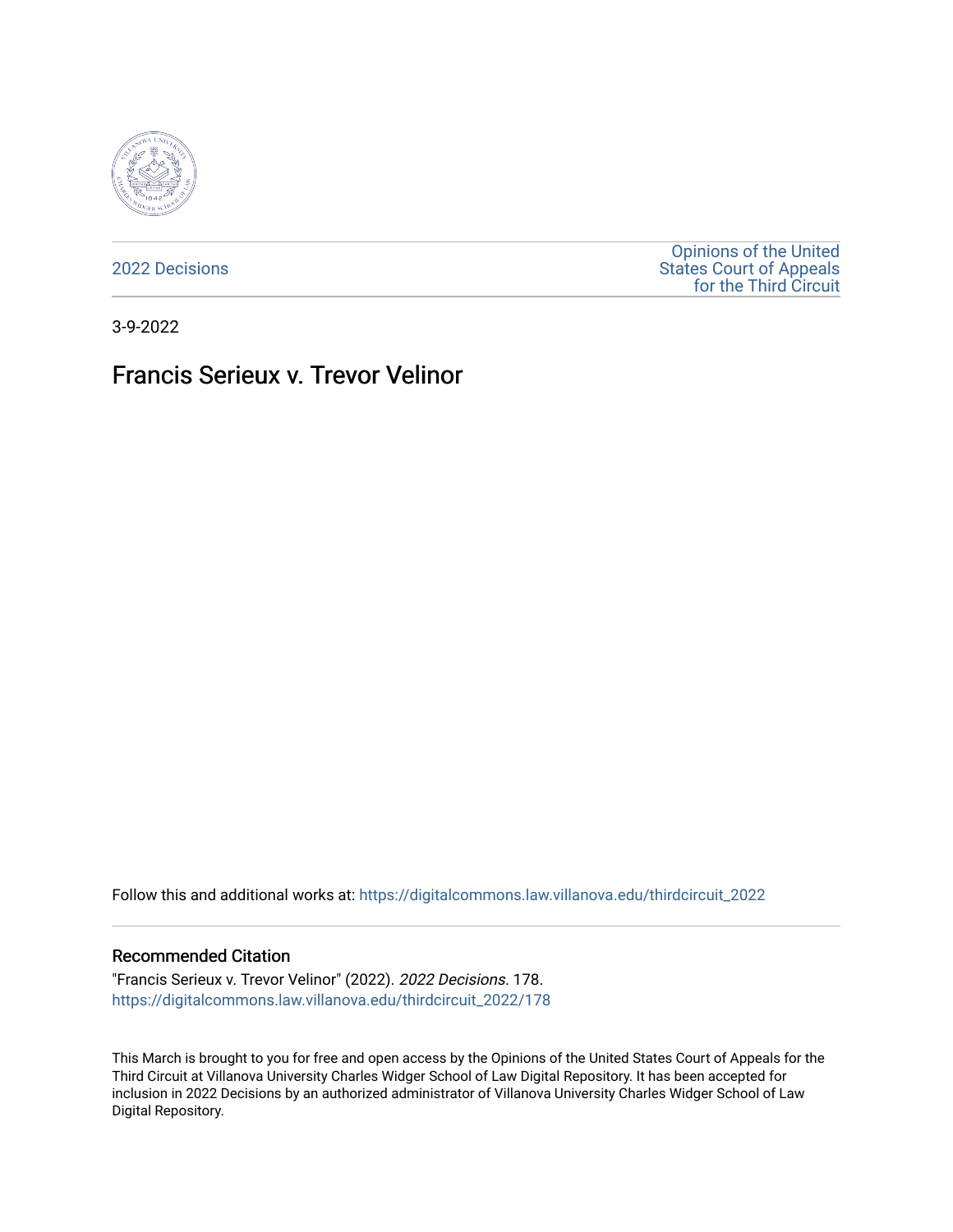#### **NOT PRECEDENTIAL**

## UNITED STATES COURT OF APPEALS FOR THE THIRD CIRCUIT

No. 20-3237 \_\_\_\_\_\_\_\_\_\_\_\_\_\_\_

\_\_\_\_\_\_\_\_\_\_\_\_\_\_\_\_

FRANCIS B. SERIEUX, *Appellant*

v.

COMMISSIONER TREVOR VELINOR

\_\_\_\_\_\_\_\_\_\_\_\_\_\_\_\_\_\_\_\_\_\_\_\_

On Appeal from the District Court for the Virgin Islands District Court No. 3-20-cv-00053 District Judge: Honorable Robert A. Molloy

\_\_\_\_\_\_\_\_\_\_\_\_\_\_\_\_\_\_\_\_\_\_

Submitted Pursuant to Third Circuit L.A.R. 34.1(a) on December 6, 2021

\_\_\_\_\_\_\_\_\_\_\_\_\_\_\_

Before: McKEE, RESTREPO, and SMITH, *Circuit Judges*

(Opinion filed: March 9, 2022)

\_\_\_\_\_\_\_\_\_\_\_\_\_\_

OPINION\*

\_\_\_\_\_\_\_\_\_\_\_\_\_\_

<sup>\*</sup> This disposition is not an opinion of the full Court and under I.O.P. 5.7 does not constitute binding precedent.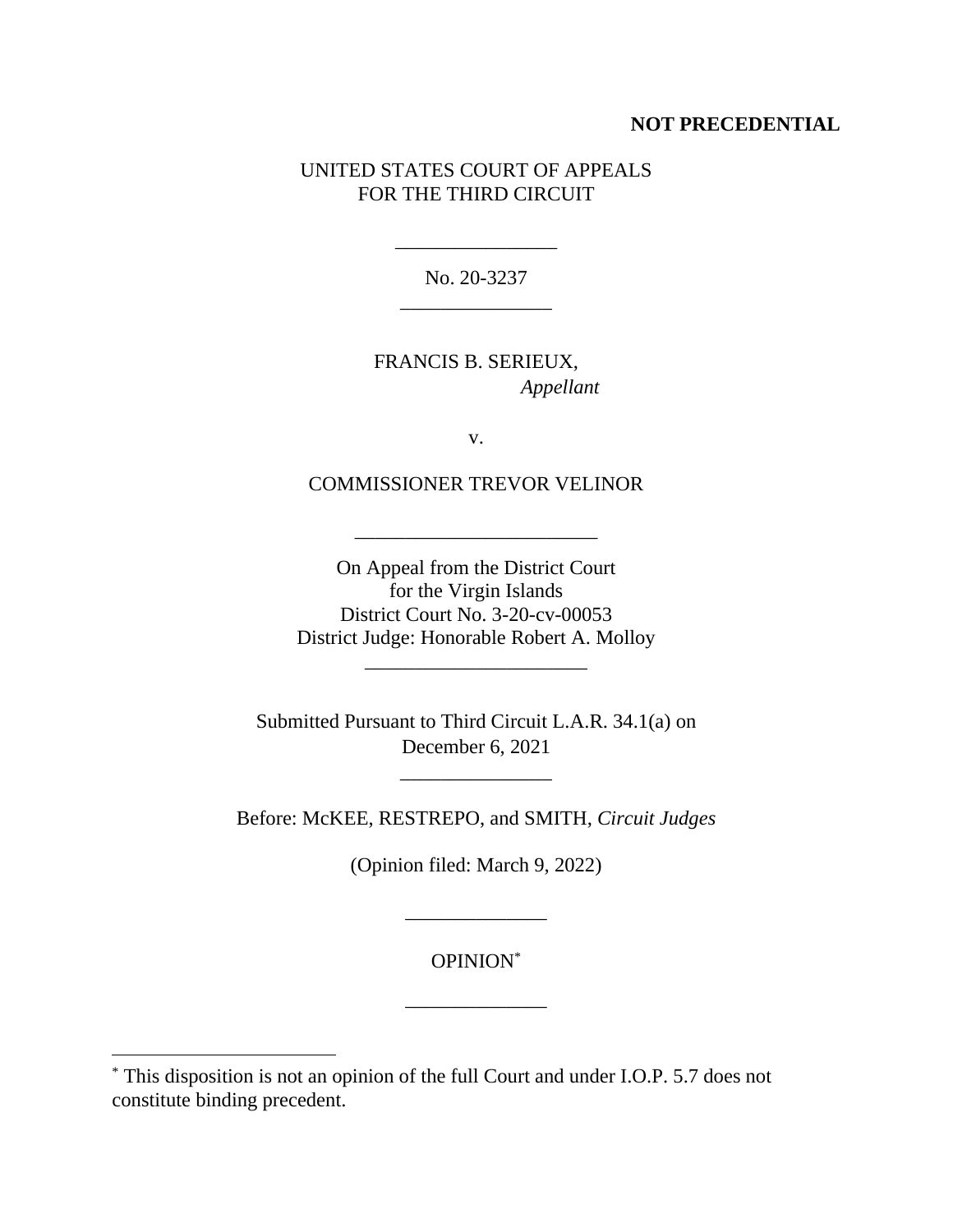#### McKee, *Circuit Judge.*

Francis B. Serieux appeals the District Court's dismissal of his claim against Police Commissioner Trevor Velinor for lack of subject matter jurisdiction. We conclude that the District Court did not err in adopting the Magistrate Judge's Report and Recommendations for dismissal or denying Serieux's motion for an extension to file objections to the R & R. Accordingly, we will affirm.<sup>1</sup>

## **I.**

Serieux alleged that Velinor and other officers failed to provide certain information and that they failed to call him back after agreeing to. Magistrate Judge Miller entered an R & R, recommending dismissal of Serieux's complaint against Velinor for lack of subject matter jurisdiction.<sup>2</sup> Judge Miller found no basis in Serieux's invocation of federal question or diversity jurisdiction under 28 U.S.C. §§ 1331 and 1332.<sup>3</sup> The R & R provided that "[a]ny objections to this [R & R] must be filed in writing within 14 days of receipt of this notice<sup>[</sup>, and f]ailure to file objections within the specified time shall bar the aggrieved party from attacking such  $[R \& R]$  before the assigned

<sup>1</sup> The Magistrate Judge screened the pleading pursuant to 28 U.S.C. § 1915(e)(2) because Serieux is proceeding *pro se in forma pauperis*. The District Court reviewed *de novo* only those portions of the R & R to which the party has objected. Fed. R. Civ. P. 72(b)(3). We have jurisdiction to review the District Court's order under 28 U.S.C. § 1291. <sup>2</sup> R & R, *Serieux v. Velinor*, No. 3:20-cv-00053, 2020 WL 5087879, at \*3 (D.V.I. Aug. 4, 2020) (Miller, Mag. J.).

<sup>3</sup> *Id.*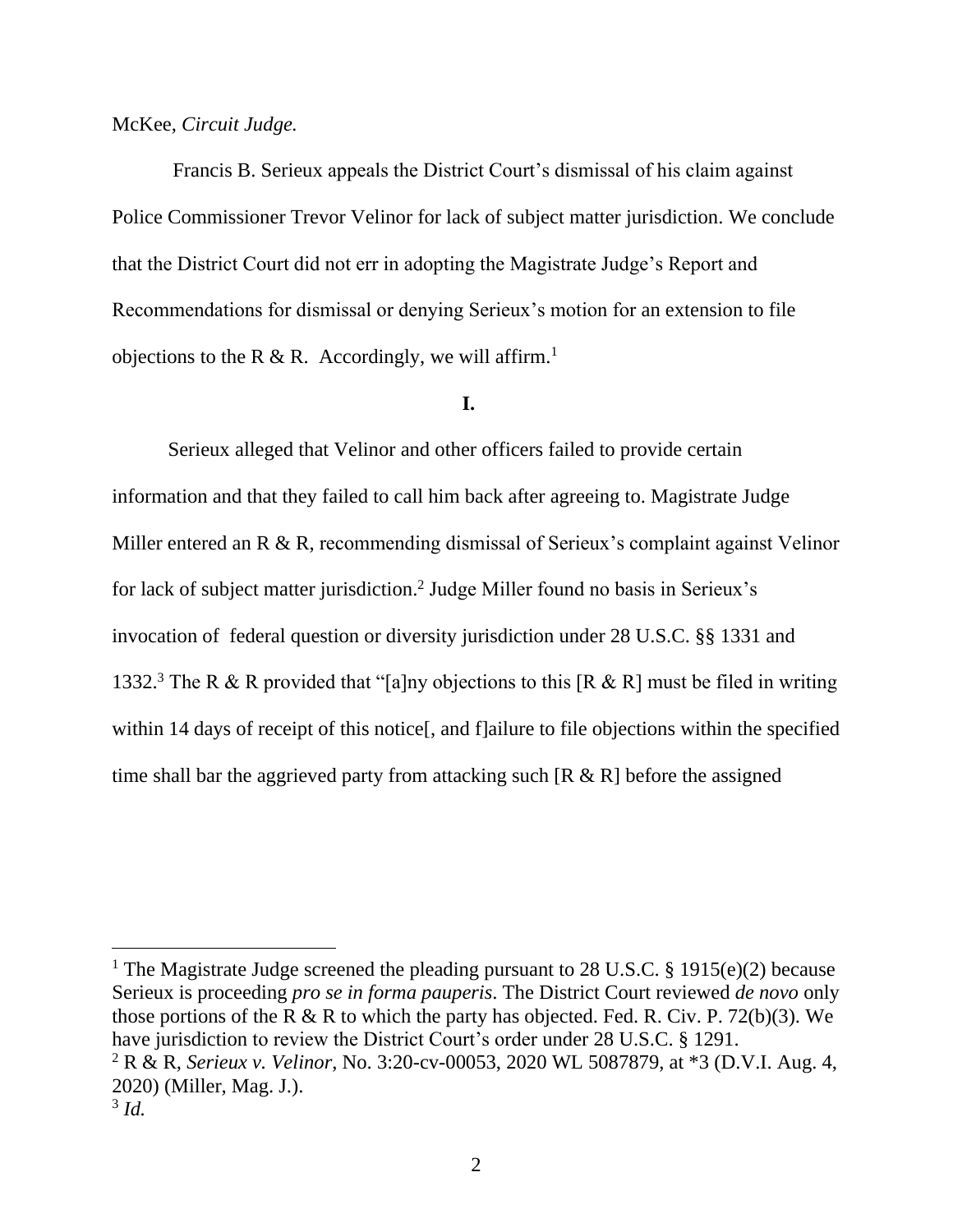District Court Judge."<sup>4</sup> The next day, the R & R was sent to Serieux via certified mail; thus the deadline for Serieux to file objections was August 24, 2020.<sup>5</sup>

On August 18, Serieux filed a motion for a one-month extension to make his objections. Serieux claimed he was awaiting copies of his complaints from the court as he was sent the wrong documents and the print was too small for him to read. Serieux also claimed that it was impossible for him to correct the complaints for his twenty-four cases within the prescribed fourteen days.<sup>6</sup>

On August 28, the District Court adopted the R & R and dismissed Serieux's complaint for lack of subject matter jurisdiction.<sup>7</sup> The Court addressed Serieux's request for an extension to file objections to the R  $\&$  R, by finding that Serieux's assertions did not constitute good cause as he did not present circumstances of unforeseen or uncontrollable events.<sup>8</sup>

## **II.**

Serieux raises two issues on appeal: (1) the dismissal of his complaint for lack of subject matter jurisdiction, and (2) the denial of his motion for an extension to file objections to the R & R. We review a dismissal for lack of subject matter jurisdiction de

<sup>4</sup> *Id.*

<sup>5</sup> *Serieux v. Velinor*, No. 3:20-cv-00053, 2020 WL 5087879, at \*2 (D.V.I. Aug. 28, 2020).

<sup>&</sup>lt;sup>6</sup> The District Court had 18, rather than 24, complaints docketed for Serieux.

<sup>7</sup> *Serieux v. Velinor*, No. 3:20-cv-00053, 2020 WL 5087879, at \*3 (D.V.I. Aug. 28, 2020).

<sup>8</sup> *Id*. at \*2.